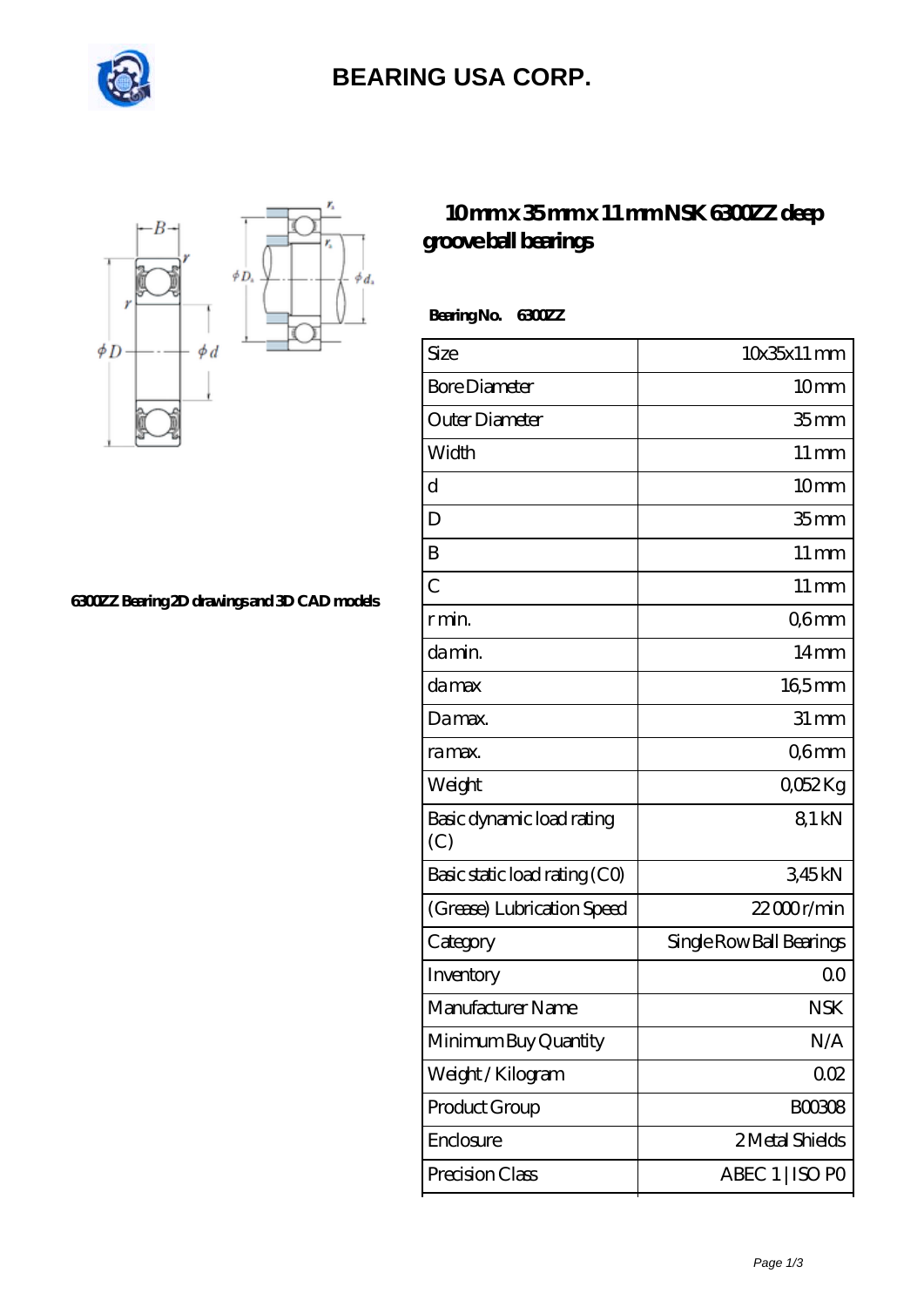

## **[BEARING USA CORP.](https://internationalbonsaiforum.com)**

| Maximum Capacity / Filling<br>Slot | No                                                                                                                                                                                             |
|------------------------------------|------------------------------------------------------------------------------------------------------------------------------------------------------------------------------------------------|
| Rolling Element                    | <b>Ball Bearing</b>                                                                                                                                                                            |
| Snap Ring                          | No                                                                                                                                                                                             |
| <b>Internal Special Features</b>   | No                                                                                                                                                                                             |
| Cage Material                      | Steel                                                                                                                                                                                          |
| Internal Clearance                 | CO-Medium                                                                                                                                                                                      |
| Inch - Metric                      | Metric                                                                                                                                                                                         |
| Long Description                   | 10MM Bore; 35MM<br>Outside Diameter; 11MM<br>Outer Race Diameter; 2<br>Metal Shields; Ball Bearing;<br>ABEC 1   ISO PQ No Filling<br>Slot; No Snap Ring No<br><b>Internal Special Features</b> |
| Category                           | Single Row Ball Bearing                                                                                                                                                                        |
| <b>UNSPSC</b>                      | 31171504                                                                                                                                                                                       |
| Harmonized Tariff Code             | 8482105068                                                                                                                                                                                     |
| Noun                               | Bearing                                                                                                                                                                                        |
| Keyword String                     | Ball                                                                                                                                                                                           |
| Manufacturer URL                   | http://www.nskamericas.co<br>m                                                                                                                                                                 |
| Manufacturer Item Number           | 6300ZZ                                                                                                                                                                                         |
| Weight/LBS                         | UU53                                                                                                                                                                                           |
| Bore                               | 0.394 Inch   10 Millimeter                                                                                                                                                                     |
| Outside Diameter                   | 1.378Inch   35 Millimeter                                                                                                                                                                      |
| Outer Race Width                   | Q433Inch   11 Millimeter                                                                                                                                                                       |
| <b>SRI</b>                         | 361                                                                                                                                                                                            |
| hidYobi                            | 6300ZZ                                                                                                                                                                                         |
| LangID                             | 1                                                                                                                                                                                              |
| $D_{-}$                            | 35                                                                                                                                                                                             |
| <b>SREX</b>                        | 004                                                                                                                                                                                            |
| B                                  | 11                                                                                                                                                                                             |
| damin                              | 14                                                                                                                                                                                             |
| hidTable                           | ecat_NSRDGB                                                                                                                                                                                    |